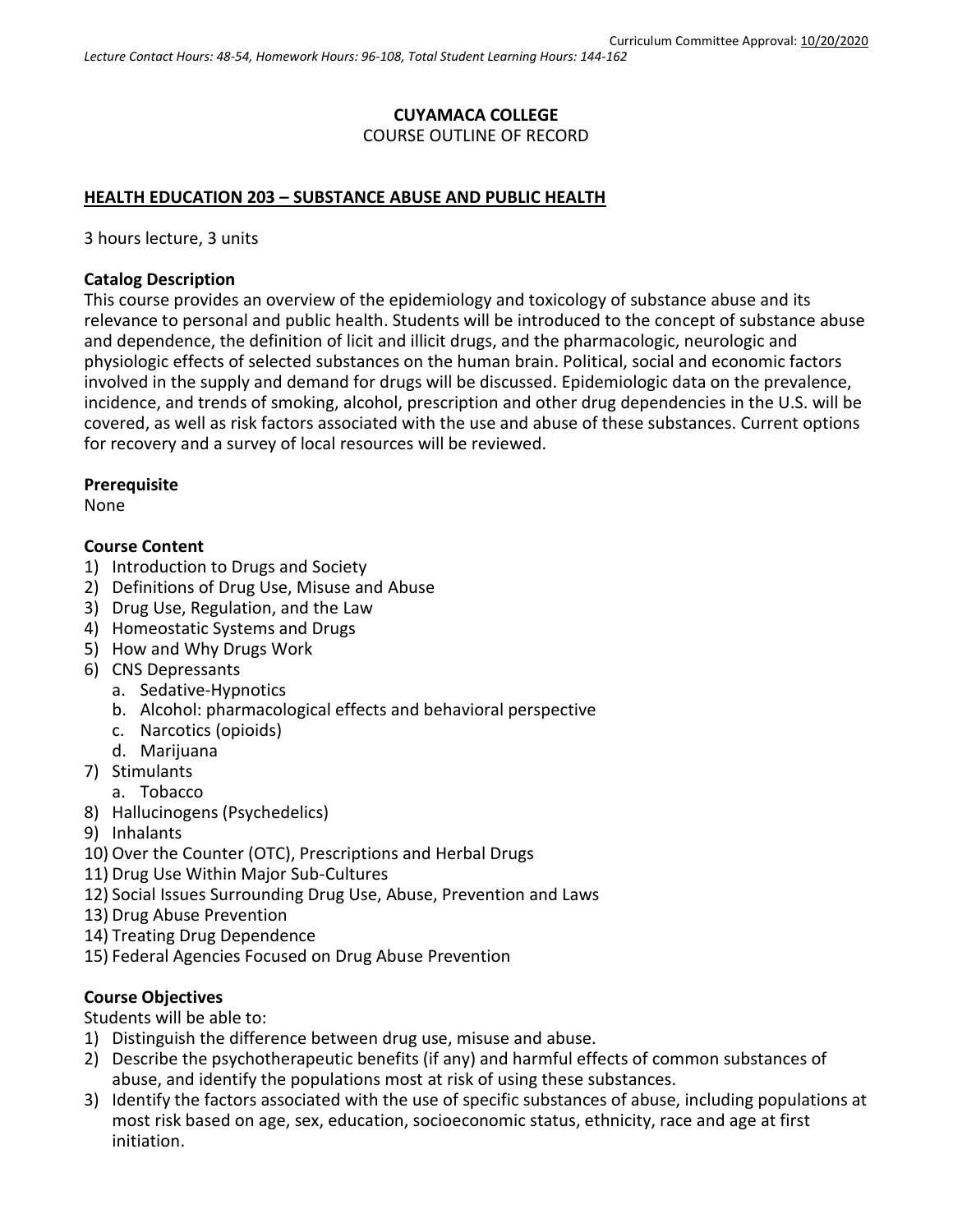- 4) Apply basic knowledge of drug laws to evaluate historical legal cases and situations related to substance abuse.
- 5) Describe the neurological and physiological responses to various types of drugs.
- 6) Describe the neurological and physiological short and long term consequences of substance use and abuse.
- 7) Analyze the current public health perspective on the issue of substance abuse, including broad political, social and economic factors related to substance abuse.
- 8) Interpret reliable public data sources to find statistical and epidemiologic data on incidence, prevalence, and trends in drug, tobacco and alcohol use.
- 9) Analyze arguments on both sides of a selected controversial issue, such as drug testing in the work place or legalization of marijuana.

## **Method of Evaluation**

A grading system will be established by the instructor and implemented uniformly. Grades will be based on demonstrated proficiency in subject matter determined by multiple measurements for evaluation, one of which must be written essay exams, skills demonstration or, where appropriate, the symbol system.

- 1) Quizzes and exams that measure students' ability to compare and contrast drug abuse and dependence, identify various substances of potential abuse and their corresponding patterns of use, and describe sequelae of drug abuse in terms of physical, legal, social, and public health ramifications.
- 2) Written assignments that demonstrate students' ability to analyze the effects of substance abuse on society and the efficacy of various programs, organizations, treatments, etc., in the context of public health.
- 3) Written and orally presented assignments that demonstrate students' ability to evaluate the characteristics of a reputable journal, website, etc., designed for the dissemination of public health information regarding substance abuse.

# **Special Materials Required of Student**

None

**Minimum Instructional Facilities**

Smart classroom

**Method of Instruction**

Lecture and group discussion

## **Out-of-Class Assignments**

- 1) Assigned reading
- 2) Written research essays on class discussion topics
- 3) Project: interview with a current or former addict
- 4) Research paper on chosen substance of abuse

## **Texts and References**

- 1) Required (representative example): Hanson, el al. *Drugs and Society*. 13th edition. Jones & Bartlett Learning, 2017.
- 2) Supplemental: None

## **Student Learning Outcomes**

Upon successful completion of this course, students will be able to:

- 1) Identify the psychotherapeutic benefits (if any) and harmful effects of common substances of abuse, while identifying the populations most at risk of using these substances.
- 2) Apply the current public health perspectives to evaluate the topic of substance abuse prevention.